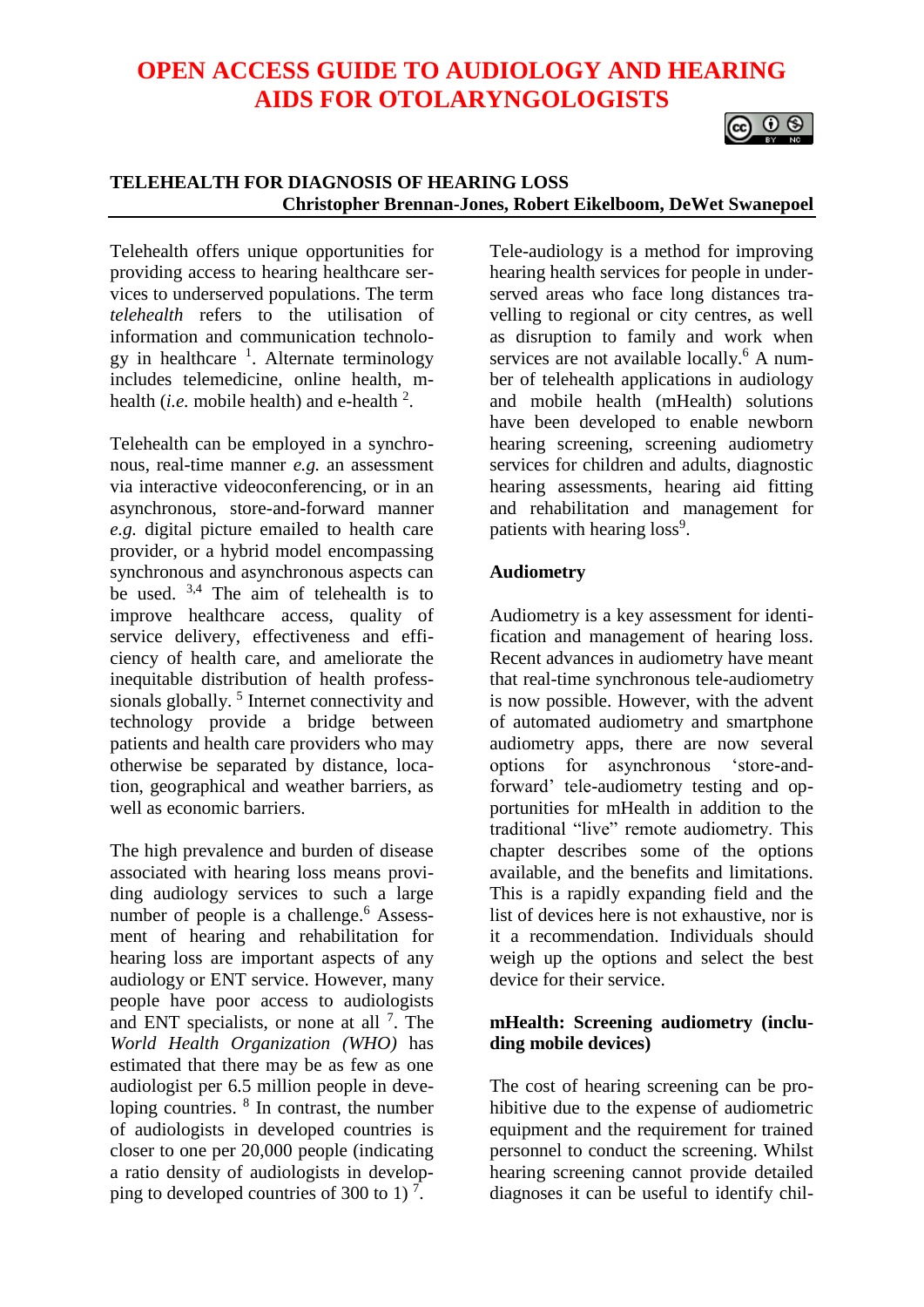dren and adults in need of interventions (whether medical, surgical or audiological) to enable them to participate fully in school, work and their community. There are numerous smartphone  $10$  and tablet  $11$ audiometry applications available for mobile devices (see *Figure 1* and the [Mobile](https://vula.uct.ac.za/access/content/group/27b5cb1b-1b65-4280-9437-a9898ddd4c40/Mobile%20phone%20and%20Cell%20phone%20audiometry.pdf)  [Phone and Cell Phone Audiometry chap](https://vula.uct.ac.za/access/content/group/27b5cb1b-1b65-4280-9437-a9898ddd4c40/Mobile%20phone%20and%20Cell%20phone%20audiometry.pdf)[ter\)](https://vula.uct.ac.za/access/content/group/27b5cb1b-1b65-4280-9437-a9898ddd4c40/Mobile%20phone%20and%20Cell%20phone%20audiometry.pdf).



*Figure 1: Applications such as HearTest enable mobile hearing assessments*

The sensitivity and specificity of smartphone-based audiometry to detect hearing loss are comparable to manual screening  $(75\%$  and  $98.5\%$ , respectively) <sup>12</sup>. The average time for smartphone hearing

screening depends on the device used, but has been reported to be completed in less than a minute (mean:  $54.5 \text{ sec} \pm 28.3 \text{ SD}$ ), comparable to conventional screening which takes just over a minute (mean: 62.2) sec  $\pm$  38.1 SD).<sup>12</sup> These devices therefore represent an accurate, cost-effective tool to assess hearing in children that can be incorporated into mHealth and telehealth programs.

#### **Diagnostic tele-audiometry**

Swanepoel and colleagues proved that distance was no barrier to audiometry with their intercontinental hearing assessment performed on 30 participants in Pretoria, South Africa by an audiologist located in Dallas, Texas.<sup>13</sup> PC-based audiometers, remote desktop and videoconferencing applications enables provision of remote tele-audiometry that can be performed with a number of different devices with accuracy comparable to face-to-face manual audiometry.<sup>14</sup> These remote audiometry assessments are efficient, typically taking 10 minutes to complete compared to the 8 minutes required for a comparable face-toface assessment.<sup>15</sup> The barriers to implementation of remote audiometry assessments are a lack of suitable equipment to perform the test, a lack of human resource capacity to facilitate the test and a lack of connectivity to support an internet connection. However, these assessments are often well facilitated as part of an established telehealth program which already has trained facilitators or can be incorporated into well-resourced outreach clinical services to rural and remote areas where no local audiologist is available.

#### **Test Environment**

One of the key considerations for remote audiometry is the test environment. Puretone audiometry requires a quiet testing environment with low levels of back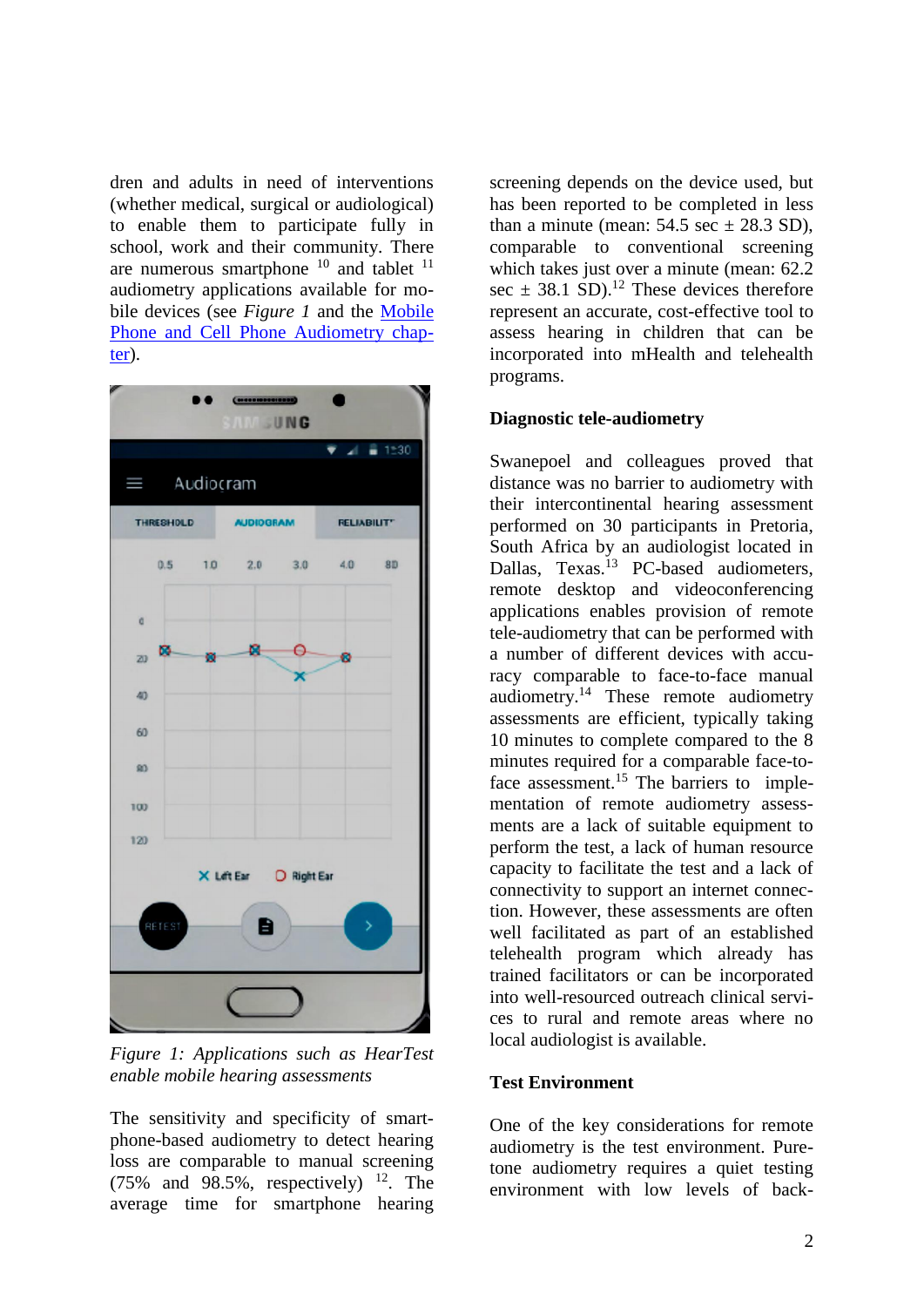ground noise. Background noise can cause elevated thresholds, especially in the low frequencies. In some cases, there may be a suitable sound-treated room available to perform screening or diagnostic audiometry. Recommended ambient noise levels are dependent on the type of transducer, recommended by *American National Standards Institute (ANSI)* ambient noise levels and presented in *Table 1*. However, in many cases a sound-treated room is not available. In these instances devices such as the *KUDUwave*, that have been validated in non-sound-treated environments are preferred.<sup>16</sup> Other devices may have continual noise monitoring which will alert the tester if noise levels exceed the recommended standard.

| Octave-    | 500 | 1000 | 2000 | 4000 | 8000 |
|------------|-----|------|------|------|------|
| band       |     |      |      |      |      |
| Frequency  |     |      |      |      |      |
| (Hz)       |     |      |      |      |      |
| ANSI S3.1- | 22  | 30   | 34   | 42   | 45   |
| 1991       |     |      |      |      |      |

*Table 1: Recommended Ambient Noise Levels for Pure-tone Audiometry based on ANSI S3.1-1991*

#### **Automated audiometry**

Automated audiometry is an attractive option for diagnostic air and bone conduction audiometry in cases where audiology services are limited. These incorporate the standard Hughson-Westlake threshold seeking protocols and capture the thresholds. Several automated audiometers have been clinically validated, including the *AMTAS* 17,18 and *KUDUwave* <sup>19</sup> devices *(Figure 2)*. Studies have helped determine the effects of introducing background noise along with other variables on automated audiometry.<sup>20</sup> Recently, developments in smartphone applications have also enabled diagnostic audiometry to be performed as an examiner-conducted or a self-test using mobile devices as opposed to specialist audiometers.<sup>21,22</sup> The reduced cost of

smartphones compared to automated audiometers may increase access to services for resource limited settings in the future.



*Figure 2: KUDUwave automated audiometer*

A meta-analysis of automated audiometry conducted by Mohamed et al.<sup>23</sup> showed comparability of automated audiometry to manual audiometry. However, there was a lack of studies examining the accuracy of bone-conduction audiometry, and studies with children. There is no consensus about the superior accuracy of one device over one another and variation in accuracy is largely dependent on the target population, the placement of transducers and the test environment.<sup>16</sup> However, different devices may be suitable in different clinical contexts. The *KUDUwave*, for example, uses double-attenuation with insert earphones and supra-aural ear cups, together with continuous noise-monitoring that pauses the test if ambient noise levels rise above the maximum permissible ambient noise levels (MPANLs) while testing. This allows testing in environments that are not sound-treated. In contrast, the *AMTAS* uses supra-aural headphones only. Whilst this device will not be expected to perform as accurately outside of a sound-treated booth, it may be better tolerated by more patients as it is lighter and does not use insert earphones.

Automated audiometry can facilitate diagnostic hearing assessments in resource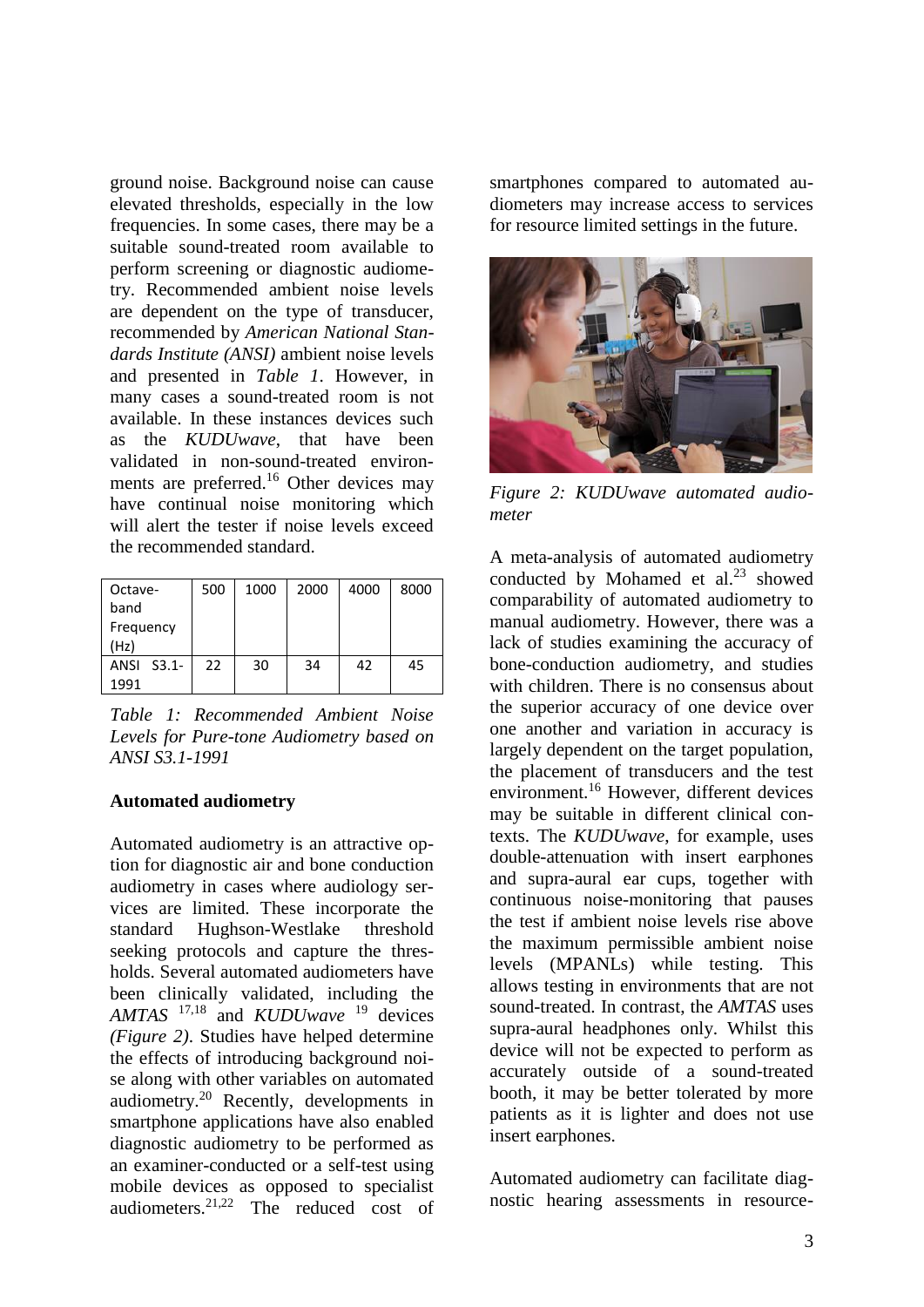limited settings. However, whilst predefined diagnostic criteria can be applied to automated testing to provide guidance to local health workers  $2$ , it is preferable for the results of diagnostic audiometry assessment to be available for interpretation by an audiologist or otolaryngologist to determine the next step in the clinical pathway.

#### **Automation and service delivery**

Synchronous or "live" tele-audiology assessment, where the clinician administers and interprets the hearing assessment simultaneously, may not be possible due to connectivity issues in many rural and remote areas or due to limited clinician time.<sup>13</sup> Alternative service delivery methods include remote diagnosis and interpretation of the results in an asynchronous telehealth model (see *Figure 3* for example of workflow).<sup>24</sup> Combining automated testing with the ability to asynchronously review results on a cloud-platform provide improved efficiency in terms of time and personnel resource requirements using these technologies. Whilst limited studies are available, the remote interpretation of automated audiograms appears to be an acceptable approach for diagnosing hearing loss and identifying appropriate interventions.<sup>24</sup> An asynchronous tele-audiology model where audiograms and other test results are forwarded for interpretation by audiologists or ENT specialists could facilitate much wider coverage of ear and hearing services, streamlining both metropolitan specialist services and reducing the need for specialists to travel to rural and remote regions to administer services.

#### **Advances in tele-audiology assessment and rehabilitation**

#### *Remote Auditory Brainstem Response*

Telehealth-enabled auditory brainstem response (ABR) testing has been possible for



*Figure 3. Flowchart of the potential patient journey through a service incurporating pre-defined diagnostic criteria applied to automated audiometry <sup>2</sup>*

over a decade, but its implementation is still limited.<sup>9</sup> This application of tele-medicine in audiology is an important tool for assessing children referred through newborn hearing screening programs, who due to their distance from a tertiary audiology or ENT department, may be lost to followup. Many children will have failed their newborn hearing screening due to a conductive loss caused by a middle ear effusion, rather than a permanent sensorineural hearing loss, and a follow-up diagnostic ABR assessment with bone-conduction is important to establish a correct diagnosis.

In 2005, Towers et al. $25$  conducted a study on fifteen subjects comparing traditional face-to-face ABR assessment and remote telehealth assessment between two sites in the United States without any clinical difference between methods. In 2013, Ramkumar et al.<sup>26</sup> used a satellite link to connect with a mobile van containing ABR equipment and trained health workers to prepare patients and place electrodes. A total of 24 newborns aged 8-30 days underwent ABR in face-to-face and telehealth mode. They found ABR recordings in newborn babies made by telehealth was feasible and there was no significant diffe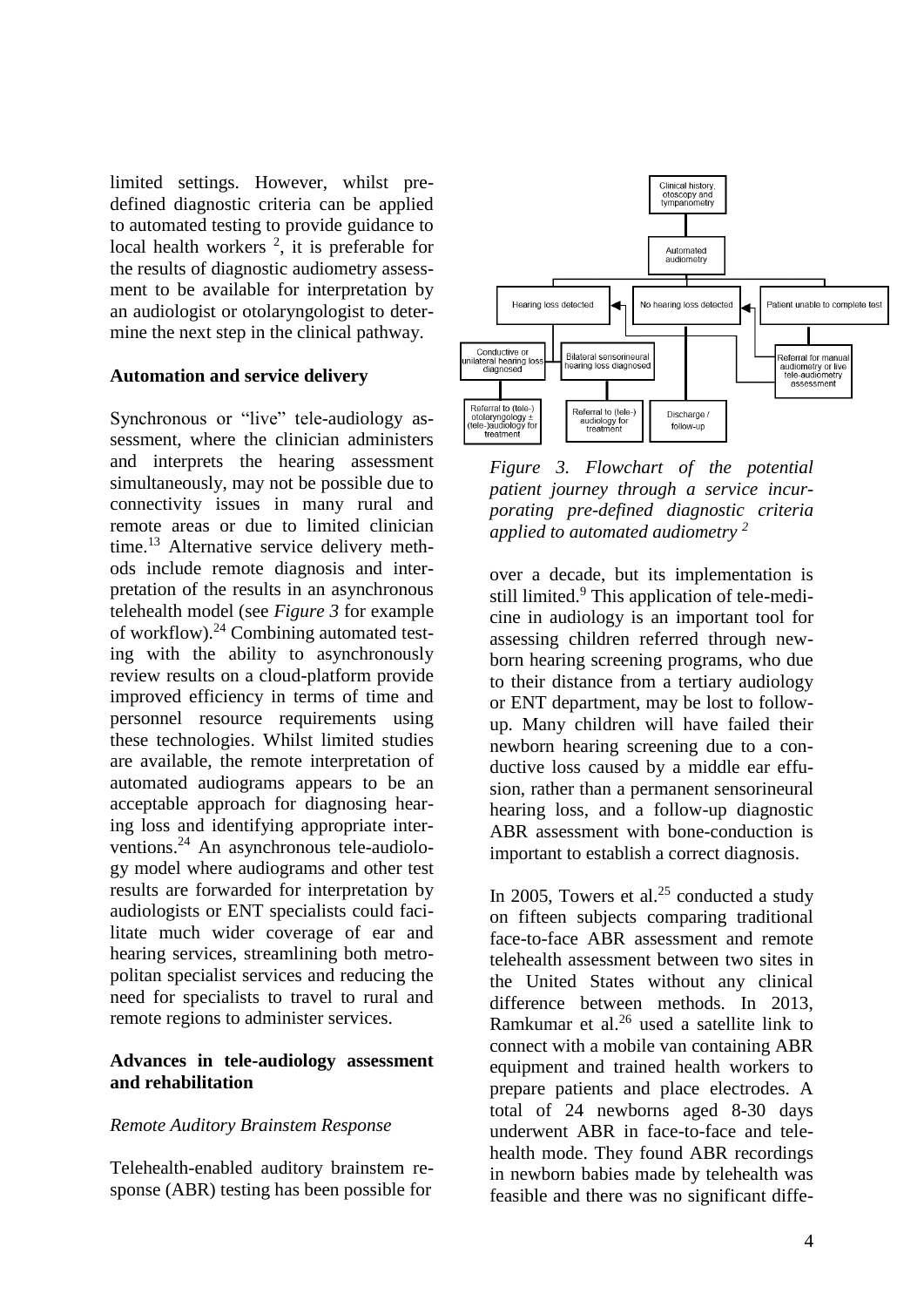rence between ABR peak V latency measured by telehealth compared to face-toface assessment.

Whilst there is a growing number of studies examining tele-ABR the implementation of this telehealth application is low. There are significant challenges to its implementation, namely the additional training required for telehealth facilitators to be competent and confident to place electrodes on newborn babies and the cost of ABR equipment required for these assessments. However, there is significant potential for future research and innovation in this field to improve the uptake and coverage of tele-ABR services.

## **Conclusions**

Recent advances in telehealth have enabled introduction of remote tele-audiometry, automated diagnostic audiometry and hearing screening using mobile apps. These advances have significantly increased our ability to provide hearing services to rural, remote and resource limited settings. Audiology telehealth programs are being established and expanded widely. Whilst all these approaches and the service delivery models that support them continue to be developed and refined, many of these methods could be utilised by clinicians today.

A recent international survey of audiologists showed positive attitudes toward telehealth and associated technology. $27$ However, less than 25% had used teleaudiology. This low number of audiologists willing to apply these new devices and techniques will continue to limit clinical implementation despite the potential benefits to patients. Audiologists and otolaryngologists are ideally suited to implement these technologies.

## **References**

- 1. WHO. 2010. *Telemedicine: Opportunities and Developments in Member States*. Geneva: World Health Organization
- 2. Brennan-Jones CG, Eikelboom RH, Swanepoel DW. 2016. Diagnosis of hearing loss using automated audiometry in an asynchronous telehealth model: A pilot accuracy study. *J Telemedicine and Telecare,* 23:256-62
- 3. Krumm M. 2007. Audiology telemedicine. *Journal of Telemedicine and Telecare*, 13:224-9
- 4. Eikelboom RH, Swanepoel, D. 2016 Remote diagnostic hearing assessment. In: Houston TK, Rushbrook, E, ed. *Telepractice in Audiology*. San Diego: Plural Publishing
- 5. Wootton R. 2009. The future use of telehealth in the developing world. In: Wootton R, Patil, N.G., Scott, R.E., Ho, K, ed. *Telehealth in the Developing World*. London: Royal Society of Medicine Press, 299-308
- 6. Swanepoel DW, Clark JL, Koekemoer D, et al. 2010. Telehealth in audiology: The need and potential to reach underserved communities. *Int J Audiol*, 49:195-202
- 7. Goulios H, Patuzzi RB. 2008. Audiology education and practice from an international perspective. *Int J Audiol*, 47:647-64
- 8. WHO. 1998. *Hearing Aids Services - Needs and technology assessment for developing countries. Report of a WHO/CBM Workshop*. Geneva: World Health Organization
- 9. Swanepoel D, Hall JW, 3rd. 2010. A systematic review of telehealth applications in audiology. *Telemedicine and e-Health*, 16:181-200
- 10. Louw C, Swanepoel D, Eikelboom RH, Myburgh H. 2017. Smartphone-based hearing screening at primary health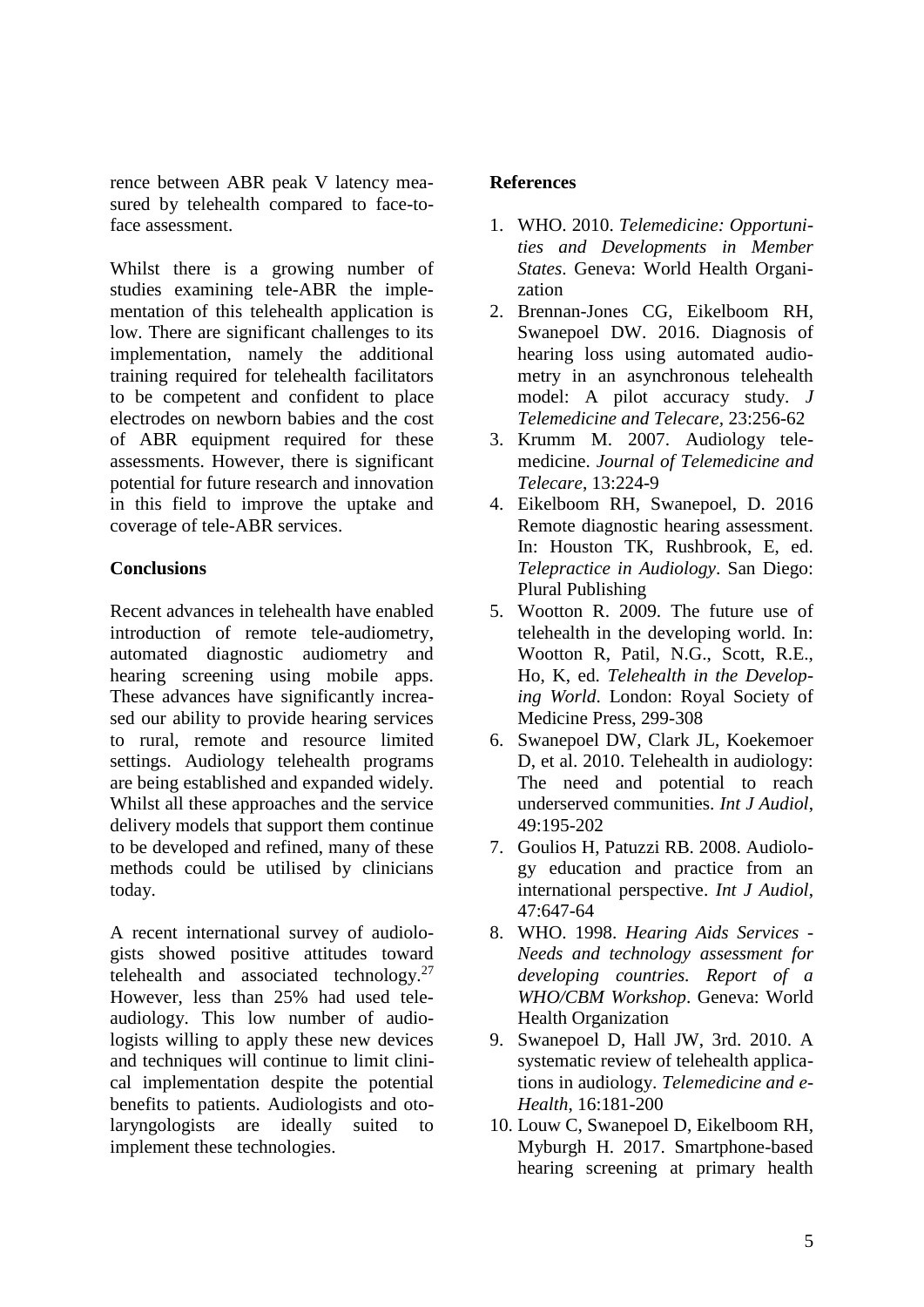care clinics. *Ear and Hearing*, 38:e93 e100

- 11. Yeung JC, Heley S, Beauregard Y, Champagne S, Bromwich MA. 2015. Self-administered hearing loss screening using an interactive, tablet play audiometer with ear bud headphones. *Int J Ped Otorhinolaryngol,* 79:1248- 52
- 12. Mahomed-Asmail F, Swanepoel D, Eikelboom RH, Myburgh H, Hall J, 3rd. 2016. Clinical Validity of hear-Screen Smartphone Hearing Screening for School Children. *Ear and Hearing*, 37:e11-7
- 13. Swanepoel D, Koekemoer D, Clark J. 2010. Intercontinental hearing assessment - a study in tele-audiology. *J Telemedicine and Telecare*, 16:248-52
- 14. Choi JM, Lee HB, Park CS, Oh SH, Park KS. 2007. PC-based tele-audiometry. *Telemedicine and e-Health,*  13:501-8
- 15. Swanepoel D, Biagio L. 2011. Validity of diagnostic computer-based air and forehead bone conduction audiometry. *J Occupational and Environmental Hygiene*, 8:210-4
- 16. Brennan-Jones CG, Eikelboom RH, Swanepoel DW, Friedland PL, Atlas MD. 2016. Clinical validation of automated audiometry with continuous noise-monitoring in a clinically heterogeneous population outside a soundtreated environment. *Int J Audiol*, 55: 507-13
- 17. Eikelboom RH, Swanepoel D, Motakef S, Upson GS. 2013. Clinical validation of the AMTAS automated audiometer. *Int J Audiol*, 52:342-9
- 18. Margolis RH, Glasberg BR, Creeke S, Moore BC. 2010. AMTAS: automated method for testing auditory sensitivity: validation studies. *Int J Audiol*, 49:185- 94
- 19. Swanepoel D, Mngemane S, Molemong S, Mkwanazi H, Tutshini S. 2010. Hearing assessment-reliability,

accuracy, and efficiency of automated audiometry. *Telemedicine and e-Health*, 16:557-63.

- 20. Storey KK, Munoz K, Nelson L, Larsen J, White K. 2014. Ambient noise impact on accuracy of automated hearing assessment. *Int J Audiol*, 53: 730-6
- 21. van Tonder J, Swanepoel W, Mahomed-Asmail F, Myburgh H, Eikelboom RH. 2017. Automated Smartphone Threshold Audiometry: Validity and Time Efficiency. *J Am Acad Audiol*, 28:200-8
- 22. Sandström J, Swanepoel D, Myburgh H, Laurent C. 2016. Smartphone threshold audiometry in underserved primary healthcare contexts*. Int J Audiol*, 55:232-8
- 23. Mahomed F, Swanepoel D, Eikelboom RH, Soer M. 2013. Validity of automated threshold audiometry: a systematic review and meta-analysis. *Ear and Hearing*, 34:745-52
- 24. Brennan-Jones CG, Eikelboom RH, Bennett RJ, Tao KFM, Swanepoel DW. 2018. Asynchronous interpretation of manual and automated audiometry: Agreement and reliability. *J Telemedicine and Telecare*, 24(1):37- 43
- 25. Towers AD PJ, Froelich TM, Krumm M. 2005. The reliability of clickevoked and frequency-specific auditory brainstem response testing using telehealth technology. *Seminars in Hearing,* 26:26-34
- 26. Ramkumar V, Hall JW, Nagarajan R, Shankarnarayan VC, Kumaravelu S. 2013. Tele-ABR using a satellite connection in a mobile van for newborn hearing testing. *J Telemedicine and Telecare,* 19:233-7
- 27. Eikelboom RH, Swanepoel D. 2016. International survey of audiologists' attitudes toward telehealth. *Am J Audiol*, 25:295-8